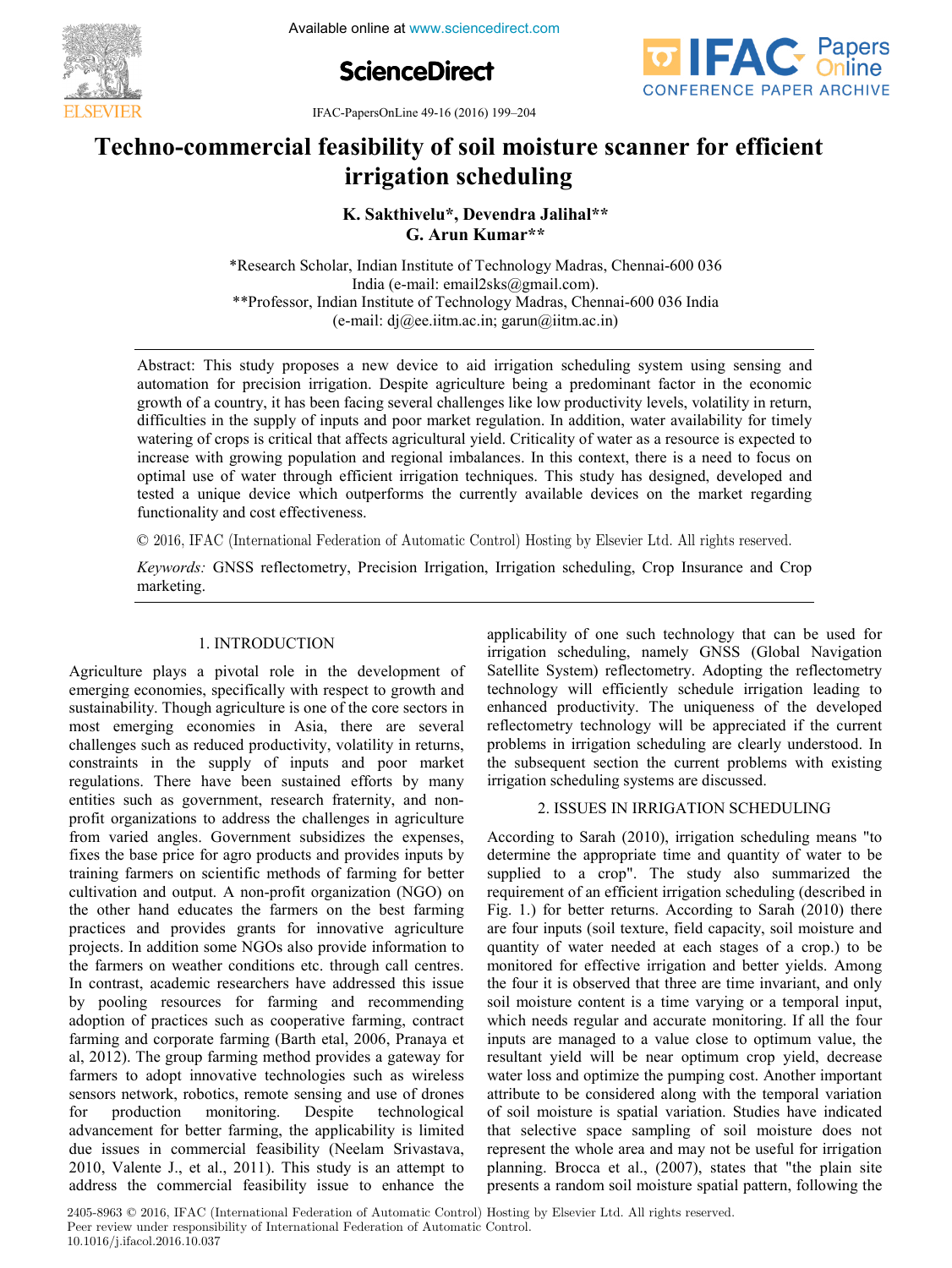standard probability distribution, without a significant correlation length". This essentially indicates that there has to be appropriate number of samples at frequent intervals to achieve a desired level of confidence. An effective system can be designed if and only if large data is collected at regular intervals, random collection of data could lead to biased estimates.



Fig. 1. Effective irrigation scheduling system.

Brocca et al. (2007) also suggested that if values are collected at a depth of 0.8 cm from the surface can be used to map up to a depth of 23 cm from the surface. Given these attributes it is almost impossible in a large farm setting to manage these parameters manually for an effective irrigation system. Though the current practices of automation in irrigation scheduling has lesser human presence (Jones, 2004) the accuracy level driven by automation is unanswered. Any level of irrigation automation has to address the following issues: (a) level of precision that can be achieved given the smaller number of sample points to test soil moisture, (b) the trade-off between cost, accuracy and maintenance of the device, (c) interruption in regular farming activity due to the contact with soil of the monitoring device. (d) cost involved in operation of control room and operation of individual valve in cases of far field monitoring such as using drones, remote sense, or in near field plant based monitoring mechanism, and (e) maintaining appropriate supply of water based on the need. In the subsequent section the ability of existing technology in addressing the concerns raised will be discussed followed by a description on the product developed to addresses the factors.

## 3. TECHNICAL FEASIBILITY REVIEW

The driving force for irrigation scheduling according to Jones (1990a) are namely (a) soil water measurement, (b) soil water balance calculations and (c) plant-based. Jones (2004) reported that both far field and near field plant-based methods though might communicate the need for irrigation will not be able to indicate the quantum to be supplied. Soil water balance calculation is the process of calculating the moisture content over a period by estimating the difference between supplied water to the water lost by runoff, drainage, and evapo-transpiration. Allen et al. (1999) reported that soil water balance calculation is found to be sufficient but subjected to serious issues of cumulative errors over time. Given the lack of effectiveness of these systems researchers have attempted adopted the use of camera based imaging sensing system with little effectiveness to analyze plant parameters. Due to the shortcoming of the soil water balance calculation and plant based method Allen et al. (1999) indicated that the best suited method would be soil based measurement for effective irrigation. Soil water measurement is the process of measuring moisture in the ground directly to plan for irrigation. The soil based measurement system can be used with the help of sensing technologies like wireless sensor networking (WSN), radar, radiometer, reflectometry technology, etc. Jones (2004) states that soil contact based systems as well as Unmanned Aerial Vehicle (UAV) based has drawback for irrigation scheduling, due to technology and functional limitations of the system. An alternative method to measure soil moisture is remote sensing. However, integrating the remote sensing device with ground-based real-time irrigation scheduling process is not viable due to time lag as well as cost. Further from Soil Moisture Active Passive (SMAP) satellite study, it can be observed that a far end use of radar and radiometer may not be highly effective in irrigation scheduling. Therefore, a solution for the near field moisture estimation with a non-soil contact sensing device reflectometry would be the ideal and effective method. Section 3.1, discusses the reflectometry based near field soil moisture measurement system.

#### *3.1 Reflectometry-Based Measurement*

The process of estimating the soil parameter including moisture based on the energy reflected from the earth surface is called reflectometry (Larson et al., 2010). It can be concluded from literature that there is no dedicated hardware device for that is used for measuring soil moisture in cropland-centric applications. This gap forms the core for developing a new device namely Soil Moisture Scanner (SMS). The expected functional capabilities of the proposed device are, (a) reduced computation platform, (b) capturing required data, (c) device clustering, (d) theft alarm, (e) inbuilt electric valve control unit and (f) at reduced cost. Section 3.2 discusses the test result of the developed SMS prototype with above functional capabilities for precision irrigation.

#### *3.2 SMS Prototype*

The prototype of the proposed solution, Soil Moisture Scanner (SMS), was tested in a farm located in a village called Salavathy, in rural Tamil Nadu (Fig. 2). The device is based on the principle of reflectometry, to estimate soil moisture. Based on the height of reflection the data can be segregated to identify the measurement from the soil or other elevated vegetative surface. For each quadrant covered by the device, data was recorded, continuously for 22 days. For the first eleven days, the soil moisture on the farmland was physically maintained in a pattern as illustrated in Table 1. From Fig. 3, which indicates the volumetric soil moisture values it can be observed that it is in accordance with the moisture content as indicated in the Table 1 essentially proving that the SMS device is able to assess the level of soil moisture in better way than the existing technologies. The subsequent section discusses the commercial feasibility of the instrument developed.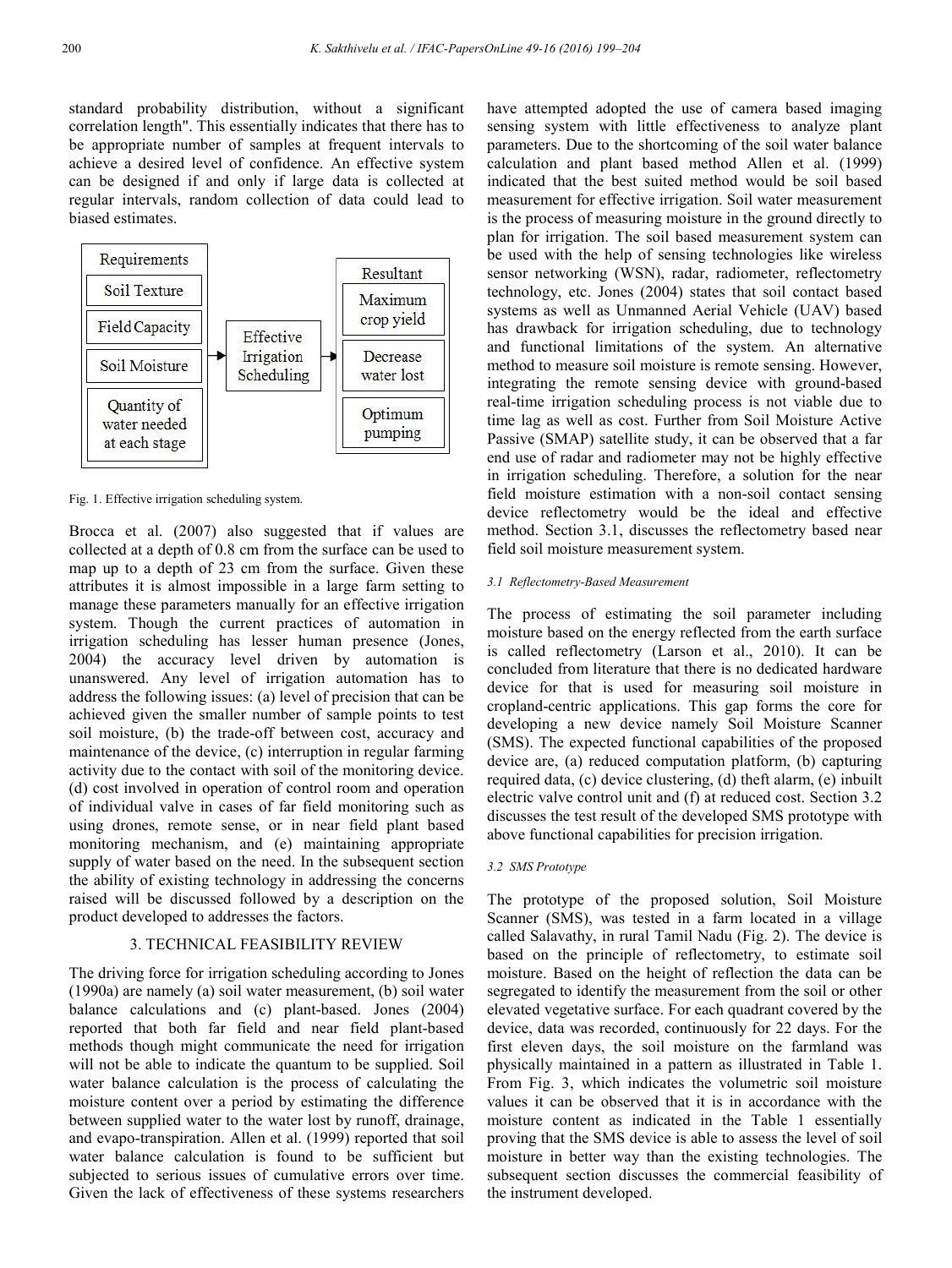## 4. COMMERICAL VIABILITY OF SMS DEVICE

The commercial viability analysis of the proposed SMS device was conducted through field visits and interviewing the probable users of the device. Based on the responses the needs expressed by the respondents were mapped to the features of the device.

| Day | Section 1 | Section 2 | Section 3 | Section 4 |
|-----|-----------|-----------|-----------|-----------|
| ı   | Wet*      | $Dry**$   | Wet       | Wet       |
| 2   | Wet       | Dry       | Wet       | Wet       |
| 3   | Wet       | Dry       | Wet       | Wet       |
| 4   | Dry       | Dry       | Dry       | Wet       |
| 5   | Dry       | Dry       | Dry       | Wet       |
| 6   | Dry       | Dry       | Dry       | Wet       |
| 7   | Rain      | Rain      | Rain      | Rain      |
| 8   | Rain      | Rain      | Rain      | Rain      |
| 9   | Rain      | Rain      | Rain      | Rain      |
| 10  | Rain      | Rain      | Rain      | Rain      |
| 11  | Harvested | No rain   | Harvested | No rain   |

**Table 1. Soil moisture pattern**

*\* Wet - Irrigated, Dry \*\* - Not Irrigated*



Fig. 2. Soil Moisture Scanner (SMS) prototype testing.



Fig. 3. Estimated volumetric soil moisture (%) variations on each day at each sections

At this it was felt that in addition to meeting their needs for an efficient irrigation system this device could be used for meeting their other farming needs in terms of farm timings, insurance etc., but analysing the other uses of this device is beyond the scope of this research output.

### *4.1 Exploratory market analysis*

The process of exploratory field visits and interviewing farmers were randomly carried out in four states of India viz. Tamil Nadu, Kerala, Andhra Pradesh and Karnataka. The visit and interviews covered all categories of individual farmers ranging from small farmers owning about 10 acres of agricultural land to large farmers owning up to 250 acres of agricultural land. In addition interviews were also conducted for contract farmers and corporate farmers also. Largely from the interview it could be concluded that there is a very strong need for an efficient irrigation scheduling and monitoring device. The farmers expect the surveillance device to have following functional activities (a) irrigation at the appropriate location, time and quantity, (b) in the event of a constraint to optimally allocate (c) to control the valves in the right order based on the specifics of the site. In section 4.2, the features of the system that meets the demand felt by the farmers is discussed.

#### *4.2 Proposed Solution*

The proposed Soil Moisture Scanner (SMS) is designed, to meet the needs of the farming community in terms of (a) collecting and measuring based on good number samples, (b) non-soil contact assessment, (c) wide area coverage and (f) with in-built electric valve control unit. Table 2 summarizes the functional capability of the proposed device in solving the current issues of irrigation scheduling process. Table 3 compares the effectiveness of the SMS device with the existing soil contact based Soil Moisture Probe Sensor (SMPS). In the subsequent section 4.3 discuss the other possible uses of the SMS device.

### **Table 2. Problem – Solution Mapping**

| No.            | Problems in irrigation       | Solutions by SMS       |
|----------------|------------------------------|------------------------|
| 1              | Lack of accuracy due to      | minimum of 1000        |
|                | one sample points/device.    | sample points/device   |
| $\mathfrak{D}$ | A tradeoff between cost,     | Highly accurate, low   |
|                | accuracy, and maintenance    | cost, and minimal      |
|                | of the device.               | maintenance.           |
| 3              | Soil contact-based device    | Non-soil contact, so   |
|                | interrupts farm activity     | no interrupts          |
| 4              | Far field estimation is high | Inbuilt electric valve |
|                | value and requires several   | control unit.          |
|                | connections                  |                        |
| 5              | Supplying water<br>at the    | timely<br>Ensures      |
|                | time of need.                | supply of water        |

*4.3 Other possible applications of SMS*

In addition to using the SMS device for irrigation scheduling, it has a variety of applications. The farming activities like (a) tilling, (b) sowing, and (c) weeding can also be timed based on the output from this device. It can be used to estimate the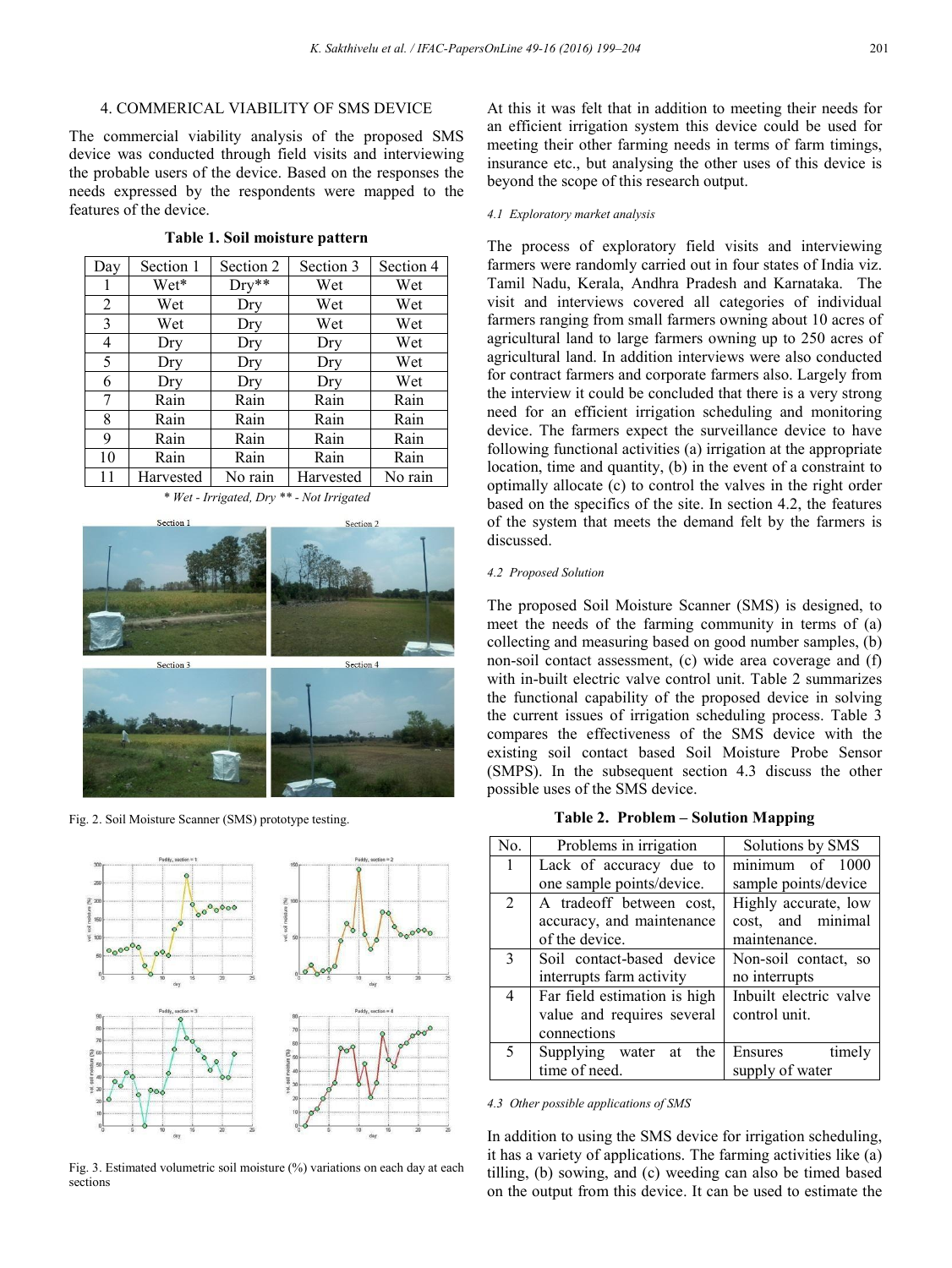amount of water utilized by a plant at different stages, to enable planning the future water requirement for that crop. It can also maintain the required amount of water-level height in a basin type irrigation method for the crop like paddy. Crop insurance companies can also use this device to obtain live data, to assess the extent of damage caused due to flood/rain/lack-of-water/wind/humidity/solar radiation, etc. In addition it can also be used to connect the prospective buyers with farmers, based on the data pertaining to (i) farm location, (ii) type of crop, and (iii) area cultivated. The economic or financial impact, of the device is discussed in section 4.4

| No | <b>Attributes</b>    | <b>SMPS</b> | <b>SMS</b>     |
|----|----------------------|-------------|----------------|
|    | No. of device/acre   | 30          |                |
| 2  | Sample points/acre   | 30          | 1000           |
| 3  | Frequency            | Hourly      | Hourly         |
| 4  | Water wastage        | High        | Low            |
| 5  | Approx.cost (USD)    | 200/device* | 171**/device   |
| 6  | Possible reliability | High        | High           |
| 7  | Possible durability  | 5 year      | 5 years        |
| 8  | Contact with soil    | Yes         | N <sub>0</sub> |
| 9  | Labor intensive      | Yes         | N <sub>0</sub> |
| 10 | Irrigation           | Very low    | Close to       |
|    | scheduling accuracy  |             | optimum        |

**Table 3. SMS in comparison to the existing device** 

Note: \*Table 3 compares the price estimates of the SMS device and Soil Moisture Probe Sensor (SMPS). These two products are comparable in terms of reliability, durability, and frequency of measurement. The market price of SMPS which is comparable with performance of SMS is USD 420. However, with the increase in production the market price reduces to USD 200 owing to economies of scale benefits. \*\*The estimation of total cost of ownership for SMS is obtained from Table 4.

#### *4.4 Financial Impact*

The current system of irritation based on remote sensing or visual judgement is either prohibitively expensive or inaccurate. In this section the financials of the SMS device is discussed. These financials could vary depending on the topography, geographical conditions and farming techniques adopted The Total Cost of Ownership (TCO) of the SMS device is critical in evaluating the economic benefit of using the device in the farmland. The cost of owning (on mass production basis) the device is elaborated in Table 4. The cost of using the device was estimated in during the field survey on an eight acre farm land used for cultivation of palm tree (used for extracting palm oil). The initial infrastructure required for cultivating the crop (without use of SMS device)is presented in Table 5.The initial infrastructure cost is expected to be sufficient for a period of 30 years. The operational cash flow from year 1 to year 30 was calculated, for year 1 and year 5 is presented in Table 6. It can be observed from the table that the cost and revenue are not aligned as there is very high labor cost due to manual irrigation which is eventually added to the cost of output. The proposed SMS device can address the irrigation requirement and reduce the cost substantially for the farmer. By eliminating the labor cost indicated in Table 7 and one fourth of farm inspection overhead cost in Table 8 with the use of SMS device the operational cash flows considerably which is

presented in Table 9. The savings on irrigation labour cost to the farmer can be to the tune of USD 1129 (-3062 reduced to -1933, refer table 6 and 9 net profit) for an 8 acre farm land in five year cultivation of palm trees. In addition this could also improve the yield of the crop with appropriate irrigation as quoted by Zhang et al., (2011). It can be concluded that the device is also financially viable. The subsequent section the practical working aspects of the SMS device is discussed.

**Table 4.Total Cost of Ownership (TCO) per device**

| No.            | Components             | Estimated cost(USD) |
|----------------|------------------------|---------------------|
|                | RF front end           | 23                  |
| $\overline{2}$ | Device stand           | 4                   |
| 3              | Signal processing unit | 11                  |
| 4              | Theft alarm            | 4                   |
| 5              | WLAN (100 meters)      | 8                   |
| 6              | Battery (24v)          | 18                  |
| 7              | Solar plate $(24v)$    | 29                  |
| 8              | <b>Relay Units</b>     | 6                   |
| 9              | Other cost             | 28                  |
| 10             | Profit margin 30%      | 40                  |
|                | TCO of a SMS           | 171                 |

*Note: Table 4 provides the estimated cost which is based on the actual cost of each component in arriving at the total cost of ownership per SMS device considering the economies of scale benefits.*

**Table 5. Initial infrastructure cost for farmland**

| No.           | 8- acre plot infrastructure | Total (USD) |
|---------------|-----------------------------|-------------|
|               | Site development            | 594         |
| 2             | Planting                    | 2408        |
| $\mathcal{E}$ | Drip irrigation/acre        | 1758        |
| 4             | Drip installationcost       | 903         |
| 5             | Electrical pump set         | 903         |
| 6             | Mini tractor                | 7901        |
|               | Power wheeler               | 1084        |
| 8             | Total                       | 15551       |
| 9             | Working capital             | 16855       |
|               | Total cost                  | 32406       |

*Note: Table 5 provides the initial infrastructure cost based on the field survey among palm tree cultivators in Salavathy village, Villupuram district, Tamil Nadu India. The sample cultivators used traditional method for planting, irrigation and harvesting.*

**Table 6. Operation cash flow without SMS device**

| No. | Particulars                | $2008 - 09(1)$ | $2012 - 13(5)$ |
|-----|----------------------------|----------------|----------------|
|     |                            | (Ton)          | (Ton)          |
|     | Sales                      |                | 34             |
|     |                            | (USD)          | (USD)          |
| 2   | Price per ton              |                | 98             |
| 3   | Revenue                    |                | 3332           |
| 4   | Cost of prod. <sup>+</sup> | 3027           | 4994           |
| 5   | Interest & taxes           |                |                |
| 6   | Overheads <sup>++</sup>    | 1011           | 1400           |
|     | Taxation                   |                |                |
| 8   | Total cost.                | 4038           | 6394           |
| 9   | Operating profit           | $-4038$        | $-3062$        |

*Note: Table 6 provides normalised operational cash flows obtained based on the field survey among palm tree cultivators using traditional method. The palm tree cultivation does not generate revenue for the initial four years and*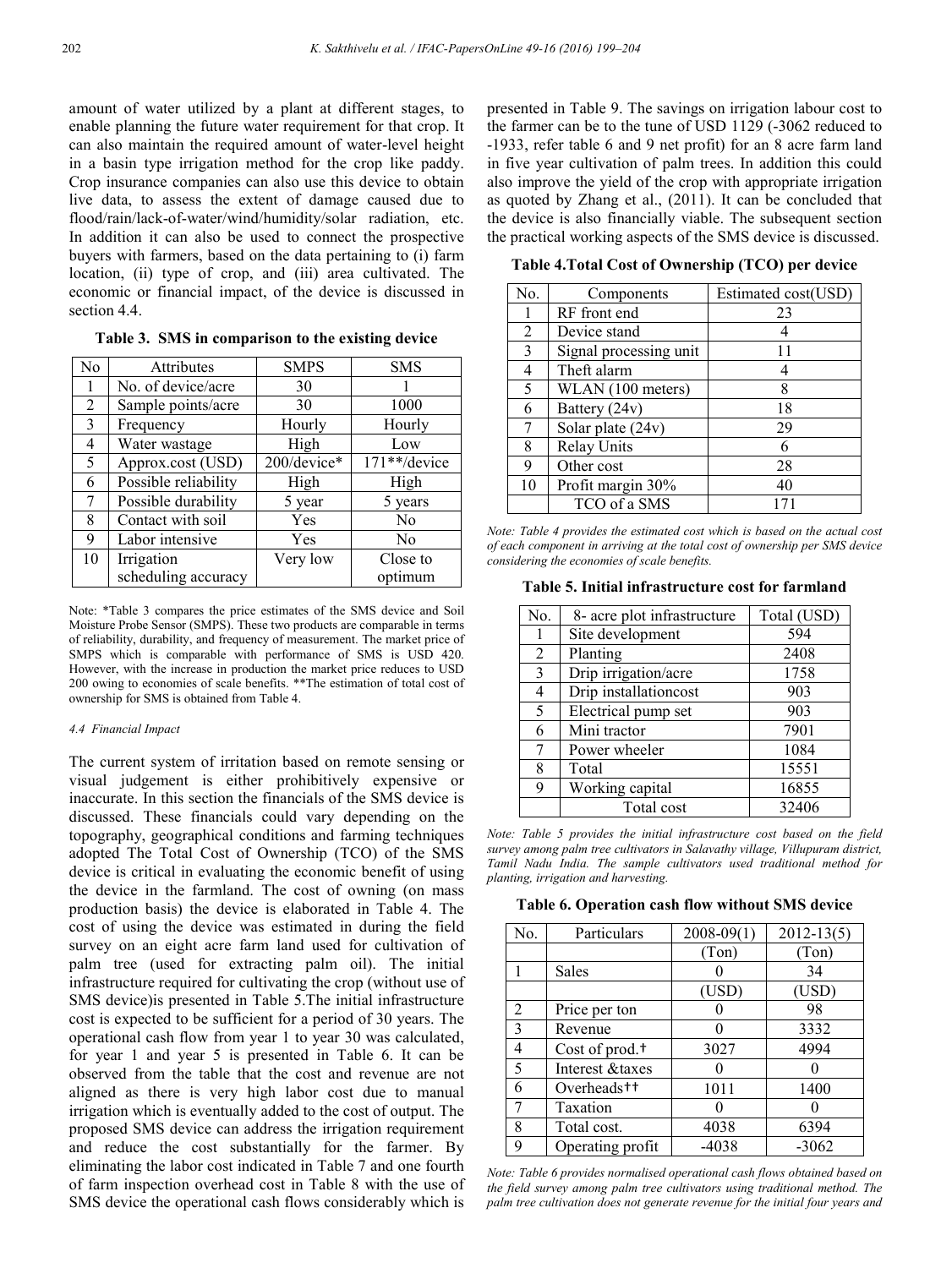*thereafter generates revenue for next 26 years. Therefore the cost indicated for 2008-2009 is the same for the subsequent three years and varies after 2012-2013.*

|  |  |  |  |  | Table 7. Cost of production <sup>+</sup> |  |
|--|--|--|--|--|------------------------------------------|--|
|--|--|--|--|--|------------------------------------------|--|

| No.            | 1st Year             | Actual (USD) |
|----------------|----------------------|--------------|
|                | Fertilizer           | 1996         |
| 2              | Weeds destroy        | 53           |
| 3              | Loosening soil       | 75           |
|                | Labor for irrigation | 903          |
|                | Total                | 3027         |
|                |                      |              |
|                | 4th to 30th Year     | Actual (USD) |
| 1              | Fertilizer           | 4091         |
| $\overline{2}$ | Labor for irrigation | 903          |
|                | Total                | 4994         |

| No.            | 1st year          | Actual (USD) |
|----------------|-------------------|--------------|
|                | Farm inspection   | 903          |
| 2              | Fertilizer sowing | 78           |
| $\mathcal{E}$  | Drip maintenance  | 30           |
|                | Total             | 1011         |
|                | 5th year          | Actual (USD) |
|                | Farm inspection   | 903          |
| $\overline{2}$ | Fertilizer sowing | 79           |
| $\mathcal{R}$  | Drip maintenance  | 30           |
|                | Harvest cost      | 388          |
|                | Total             | 1400         |

*Note: Table 7 and 8 provides the estimated cost incurred by the palm tree cultivators using traditional method for 30 years.*

| No.            | Particulars       | $2008 - 09(1)$ | $2012 - 13(5)$ |
|----------------|-------------------|----------------|----------------|
|                |                   | (Ton)          | (Ton)          |
|                | Sales             |                | 34             |
|                |                   | (USD)          | (USD)          |
| $\overline{2}$ | Price per ton     |                | 98             |
| 3              | Revenue           |                | 3332           |
| 4              | The cost of prod. | 2124           | 4091           |
| 5              | Interest &taxes   |                |                |
| 6              | Overheads         | 786            | 1174           |
|                | Taxation          |                |                |
| 8              | Total cost.       | 2910           | 5265           |
| 9              | Operating profit  | $-2910$        | $-1933$        |

**Table 9. Operation cash flow with SMS device**

*Note: Table 9 provides the operational cash flows using SMS method by assuming the same revenue and cost figures as indicated by the earlier tables. In contrast to the traditional method, the labour cost of irrigation is removed and farm inspection cost is reduced by 25% (Reduced farm inspection = 903 - 903/4= 677, which reduced the overall overhead cost to 786).*

#### *4.5 SMS field trial*

The field architecture diagram of using the SMS device for irrigation scheduling, on an 8-acre farm land plot, is presented in Fig. 4. The SMS device is place at the center of each acre requiring placing of 8 devices in the farm land (each acre is assumed to be a square piece of land). Each acre will have the irrigation systems connected to the electrical

control value as shown in Fig. 4. Therefore, all eight-acre valves (V1, V2, V3, V4, V5, V6, V7, and V8) will be connected to its corresponding SMS device to operate the electrical valve independently based on the irrigation needs. Monitoring each acre individually and irrigating it based on the needs will be efficient, but this would be viable only if there is continued power supply. The SMS device works based on inbuilt solar power cell and local area network for communicating to the main pumping station. Table 10, 11 and 12 presents the financials of the proposed SMS device, manual labour and SMPS device respectively, which are used for irrigation scheduling on the sample farm field discussed. It can be noted that by using the SMS device there is a substantial savings over a period of five years. It can therefore be concluded that, using the SMS device for irrigation scheduling, will reduce the cost of three times compared to the cost of using manual irrigation and 25 times compared to the cost of using SMPS device, indicating a financial viability of the proposed SMS device.



Fig. 4. The system architecture of the SMS device integrated with 8-acre farmland.

**Table 10. Cost of irrigation with SMS device**

| No             | Particulars                                    | Value         |
|----------------|------------------------------------------------|---------------|
| 1              | Durability of a SMS                            | 5 years       |
| 2              | Cultivation area                               | 8 acres       |
| 3              | Cost of a SMS                                  | USD 171*/acre |
| 4              | Maintenance cost of a SMS                      | USD 20/year   |
|                | Cost of irrigation with SMS device for 5 years |               |
| No             | Details                                        | Total (USD)   |
| 1              | Cost of SMS for 8-acre                         | 1368          |
| $\overline{2}$ | Maintenance cost for 8-acre                    | 800           |
| $\mathcal{E}$  | Total cost for 8-acres                         | 2168          |